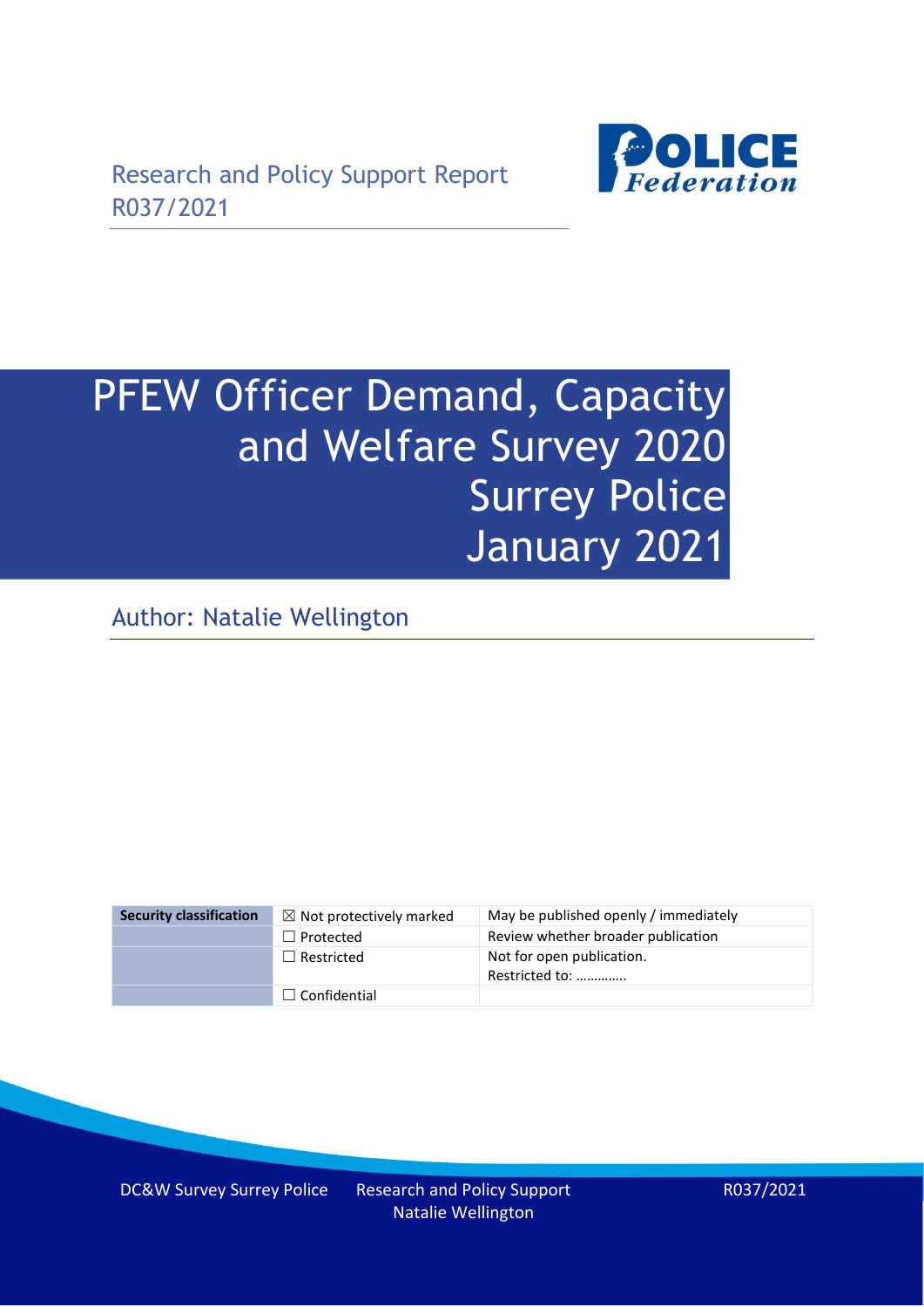# **CONTENTS**

| 2.          |                                                            |  |
|-------------|------------------------------------------------------------|--|
| 3.          |                                                            |  |
| 4.          |                                                            |  |
| 5.          |                                                            |  |
| 6.          |                                                            |  |
| $7_{\cdot}$ | ORGANISATIONAL SUPPORT FOR MENTAL HEALTH AND WELLBEING  17 |  |
| 8.          |                                                            |  |
|             |                                                            |  |

Research and Policy Support<br>Natalie Wellington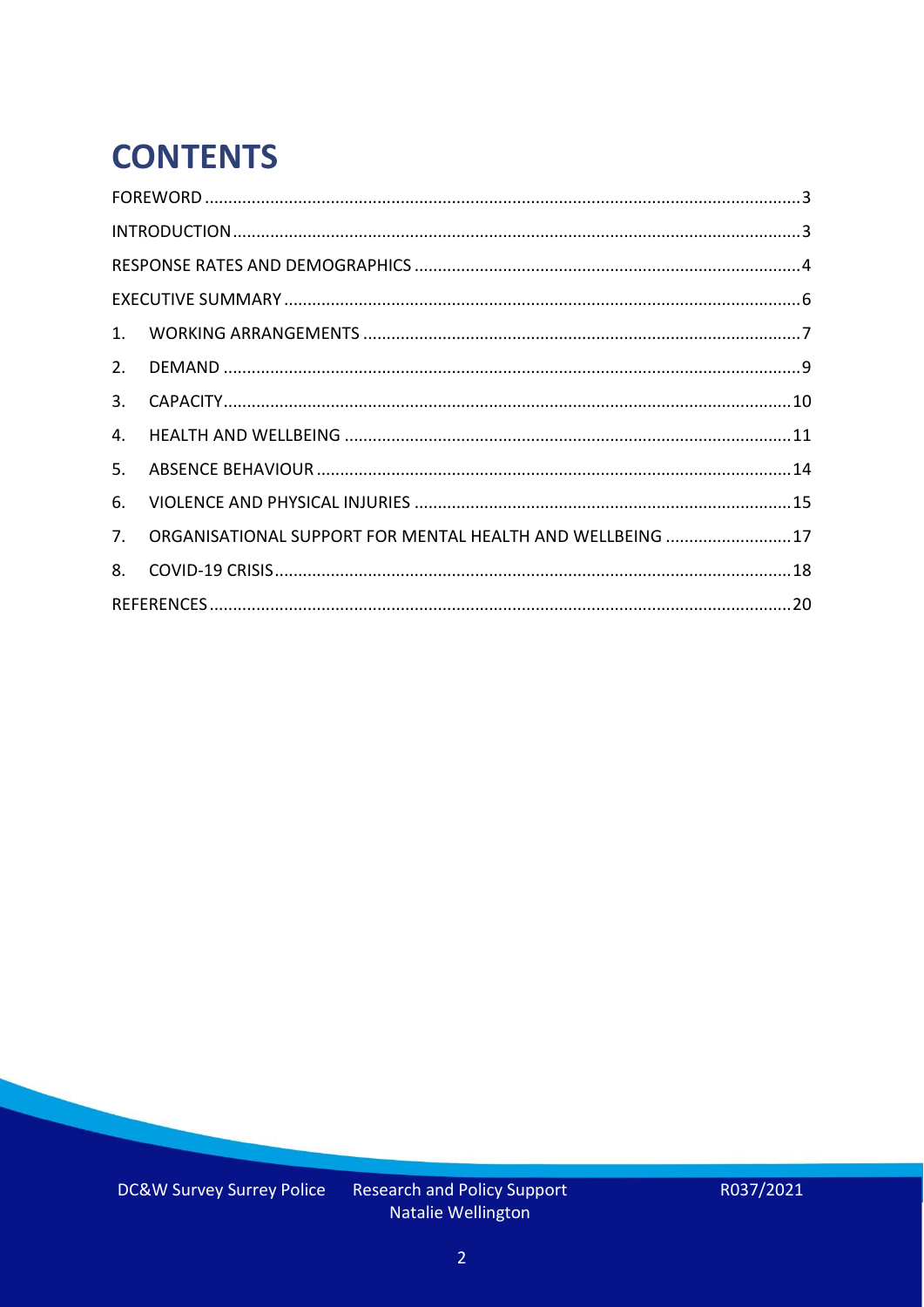### <span id="page-2-0"></span>**FOREWORD**

#### <span id="page-2-1"></span>**INTRODUCTION**

The Demand, Capacity and Welfare Survey is a biennial survey that started in 2016. This was in response to unprecedented budgetary cuts and a 14% fall in officer numbers over a seven year period from a high of 142,056 in 2009 to 122,748 in March 2016. <sup>i</sup> Evidence from a focus group study conducted by the PFEW<sup>ii</sup> also highlighted that these reductions may have been having a negative effect on officers' individual wellbeing. It was within this context that the Police Federation of England and Wales (PFEW) began a biennial Demand, Capacity and Welfare Survey. The 2020 PFEW Demand, Capacity and Welfare Survey is the third iteration of the survey. Due to the current global health crisis we have included questions specific to COVID-19, in order to help us to better understand the impacts of working within the police service during this crisis and officers' experiences on the ground. We have reported personal impacts in a specific section and organisational impacts are reported at contextually appropriate points throughout the report, to enable comparisons with other relevant items (for example we have included the results for the question asking whether COVID-19 has had an impact on single-crewing within the same section as the results for the question regarding frequency of single-crewing).

This report provides a summary of responses to key questions from the 2020 PFEW Officer Demand, Capacity and Welfare Survey from respondents in Surrey Police.

Where appropriate, details of average responses from previous years, or the police service as a whole, are also presented.<sup>1</sup> However, differences across these figures have not been tested to assess whether they are statistically significant;<sup>2</sup> therefore, any and all differences reported are for guidance only and must be treated with caution. When comparing forcelevel data across years, a dash (–) is used, when applicable, to indicate where a force report was not provided due to small sample sizes.

Please be aware that the total number of responses for each item may vary slightly as not all items were answered by all respondents, and all percentages are rounded to the nearest

DC&W Survey Surrey Police Research and Policy Support

 $1$  Data were weighted at a national level on the basis of respondents' force to ensure that each force were proportionally represented within the national sample; no weightings were applied at a force level. More information about weightings can be found in the 2020 Technical Annex R098/2020.

 $2$  As all the data are derived from samples of the population, rather than the whole population, percentage figures calculated are strictly speaking estimates, rather than exact measures. This means that every figure has a margin of error associated with it. Hence a very small percentage difference year on year may be due to sampling, rather than to actual changes.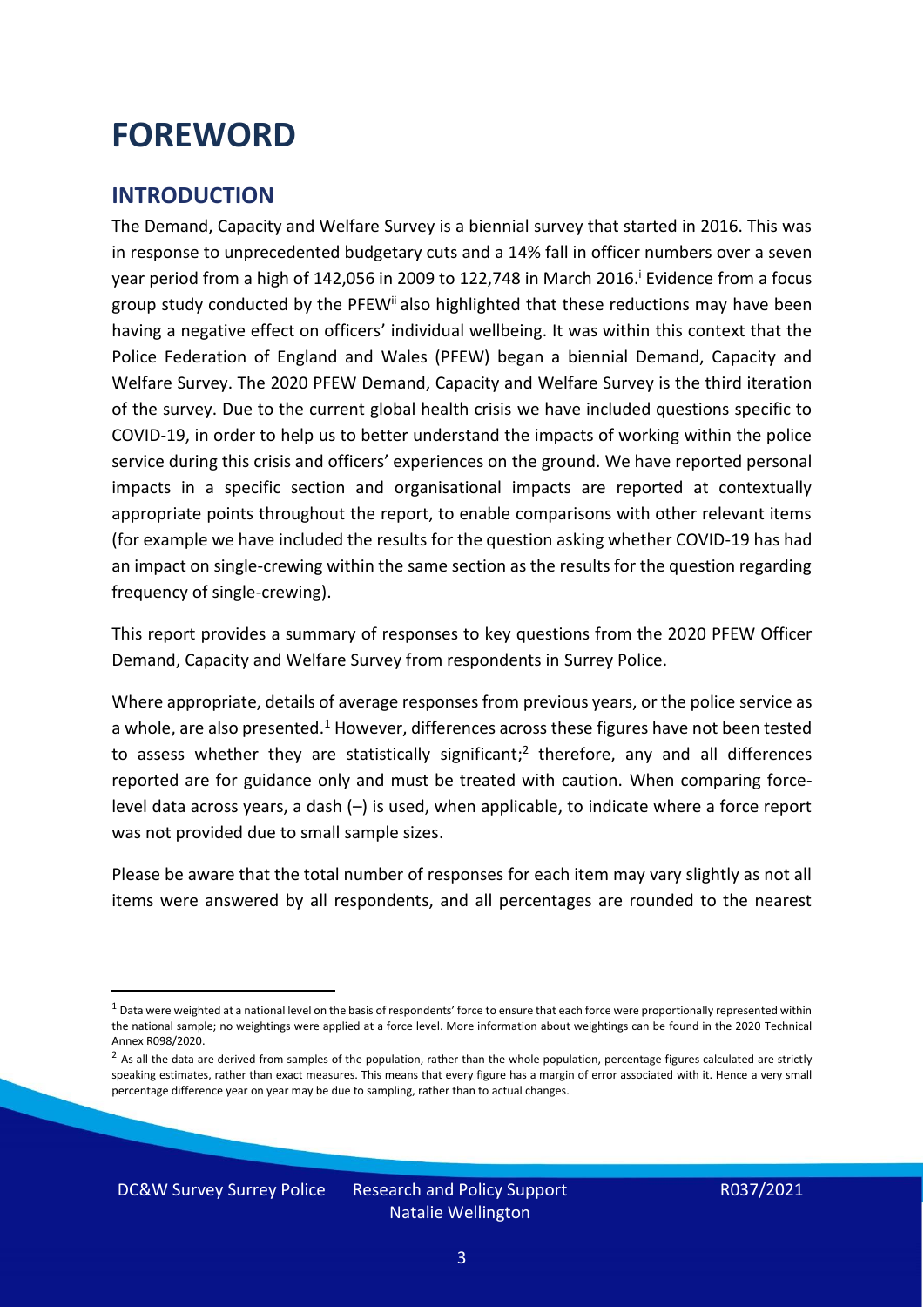whole number. In addition, the actual differences between any and all groups may be quite small, and these details should be considered when interpreting the data.

#### <span id="page-3-0"></span>**RESPONSE RATES AND DEMOGRAPHICS**

Survey responses were gathered over a seven-week period between October and November 2020. All officers of the federated ranks in England and Wales were eligible to participate. Analyses were conducted on a sample of 12,471 responses drawn from all 43 forces across England and Wales. The national response rate for the 2020 survey was 10%.

Overall, 3% of respondents (n=423) to the survey declined to state which force they belonged to. These responses have been included within the national data but are excluded from force-level analyses. $3$ 

152 responses were received from Surrey Police, representing a response rate of around 8% (based on March 2020 Home Office figures of officer headcount).<sup>iii</sup> The margin of error for this report has been calculated using the size of the sample and population. At a 95% confidence level, this force report has a 8% margin of error. If the margin of error is less than 5%, it can be considered to be within the normal bounds of academic rigour.<sup>4</sup> If this threshold has not been met, the results from this report must be interpreted with caution.

61% of responses from Surrey Police were received from male officers and 36% of responses were from female officers. The other 3% preferred not to say or identified in another way. In regards to rank, 72% of respondents from Surrey Police were Constables, 22% were Sergeants, 4% were Inspectors, and 1% were Chief Inspectors. 5% of responses from Surrey Police were received from Black and Minority Ethnic (BME) officers.

DC&W Survey Surrey Police Research and Policy Support

<sup>&</sup>lt;sup>3</sup> Please see the 2020 Technical Annex R098/2020 for excluded cases.

<sup>&</sup>lt;sup>4</sup> The generally accepted academic standards is a 95% confidence level with a 5% (or less) margin of error.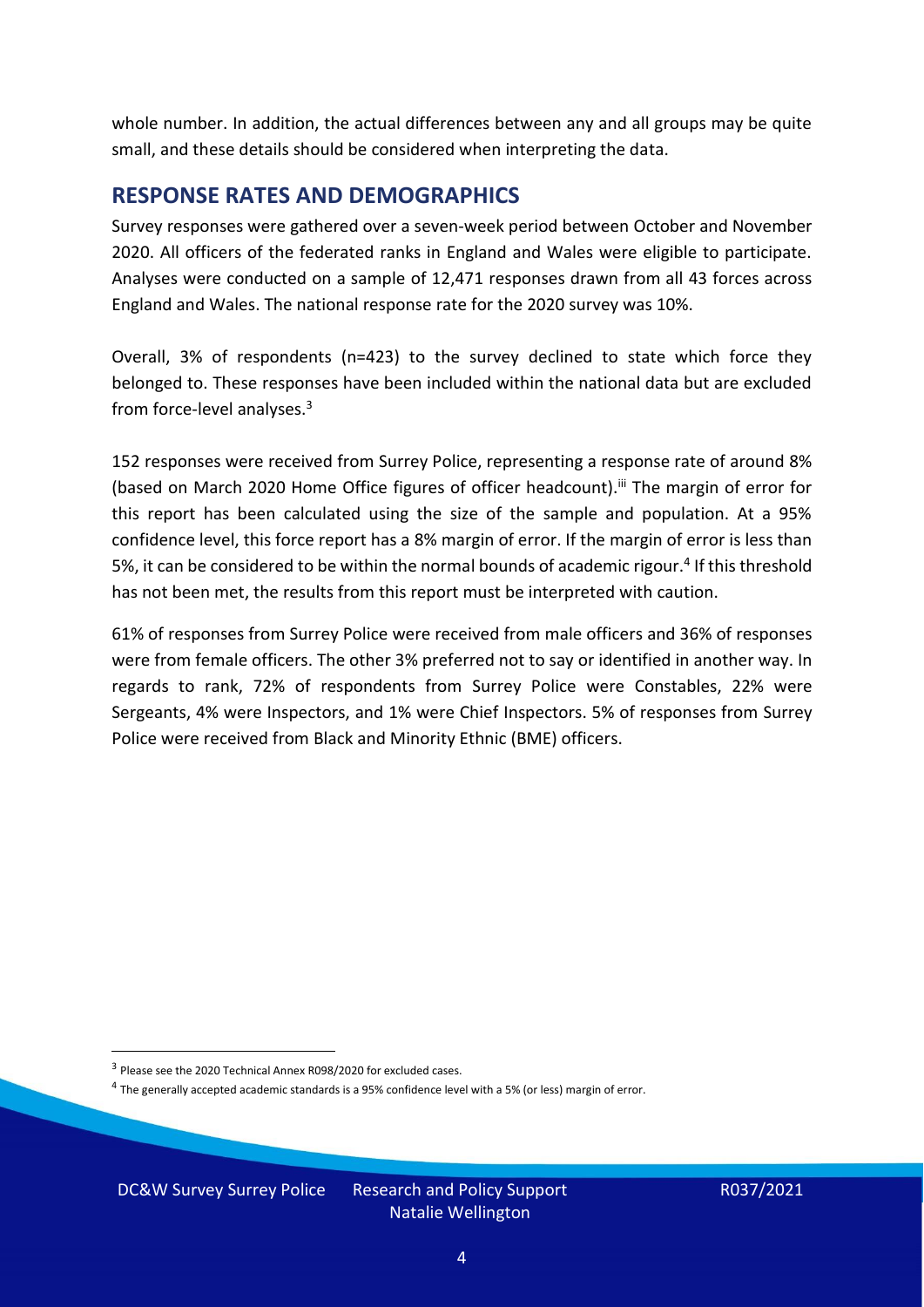### **INFOGRAPHIC**

### **Who responded?**

**152** responses were received from Surrey Police, representing a **8%** response rate.



DC&W Survey Surrey Police Research and Policy Support

Natalie Wellington

#### R037/2021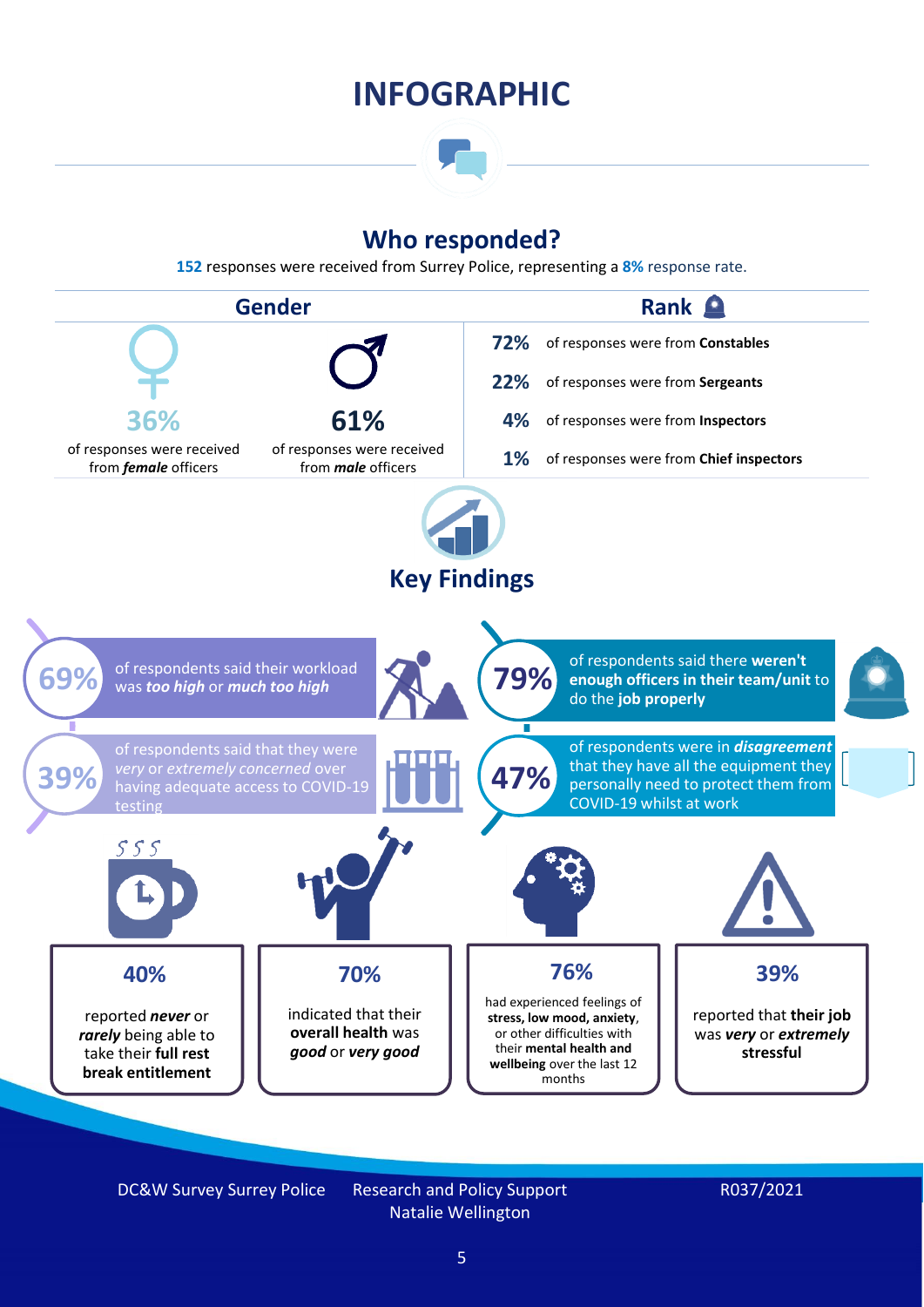### <span id="page-5-0"></span>**EXECUTIVE SUMMARY**

- **152** responses were received from Surrey Police, representing a response rate of around **8%**.
- The average (mean) rating for **overall job satisfaction** for respondents was **5/10**.
- **81%** reported being **single-crewed** *often* or *always* and **10%** reported being **singlecrewed** *more often* due to **COVID-19**.
- **40%** of respondents reported *never* or *rarely* being able to take their **full rest break entitlement**; *lower than* the proportion in 2018 (58%).
- **69%** of respondents reported that their **workload** is currently *too high*, or *much too high*; *the same as* the proportion in 2018 (69%).
- **79%** of respondents said there **weren't enough officers in their team/unit** to do the **job properly**.
- The average (mean) **overall life satisfaction** rating was **6/10**. This can be compared to the national average of 6/10.
- **70%** of respondents indicated that their **overall health** was *good* or *very good.*
- **39%** of respondents said that they viewed their job as *very* or *extremely* **stressful**. This was *lower than* the proportion in 2018 (49%).
- **76%** of respondents indicated that they had **experienced feelings of stress, low mood, anxiety, or other difficulties with their health and wellbeing** over the last 12 months.
- **17%** of respondents reported that they had suffered **one or more injuries** that required medical attention as a result of **work-related violence** in the last year.
- **12%** of respondents reported that they had suffered **one or more injuries** that required medical attention as a result of **work-related accidents** in the last year.
- **27%** of respondents reported that they were *very* or *extremely worried* about the **impact that the COVID-19 crisis will have on them personally**.
- **0%** of respondents reported that they *have* or *have had* **COVID-19** confirmed by a positive antigen or antibody test.
- **47%** of respondents reported that they *disagreed* or *strongly disagreed* that they **have all the equipment they personally need to protect them from COVID-19 whilst at work**.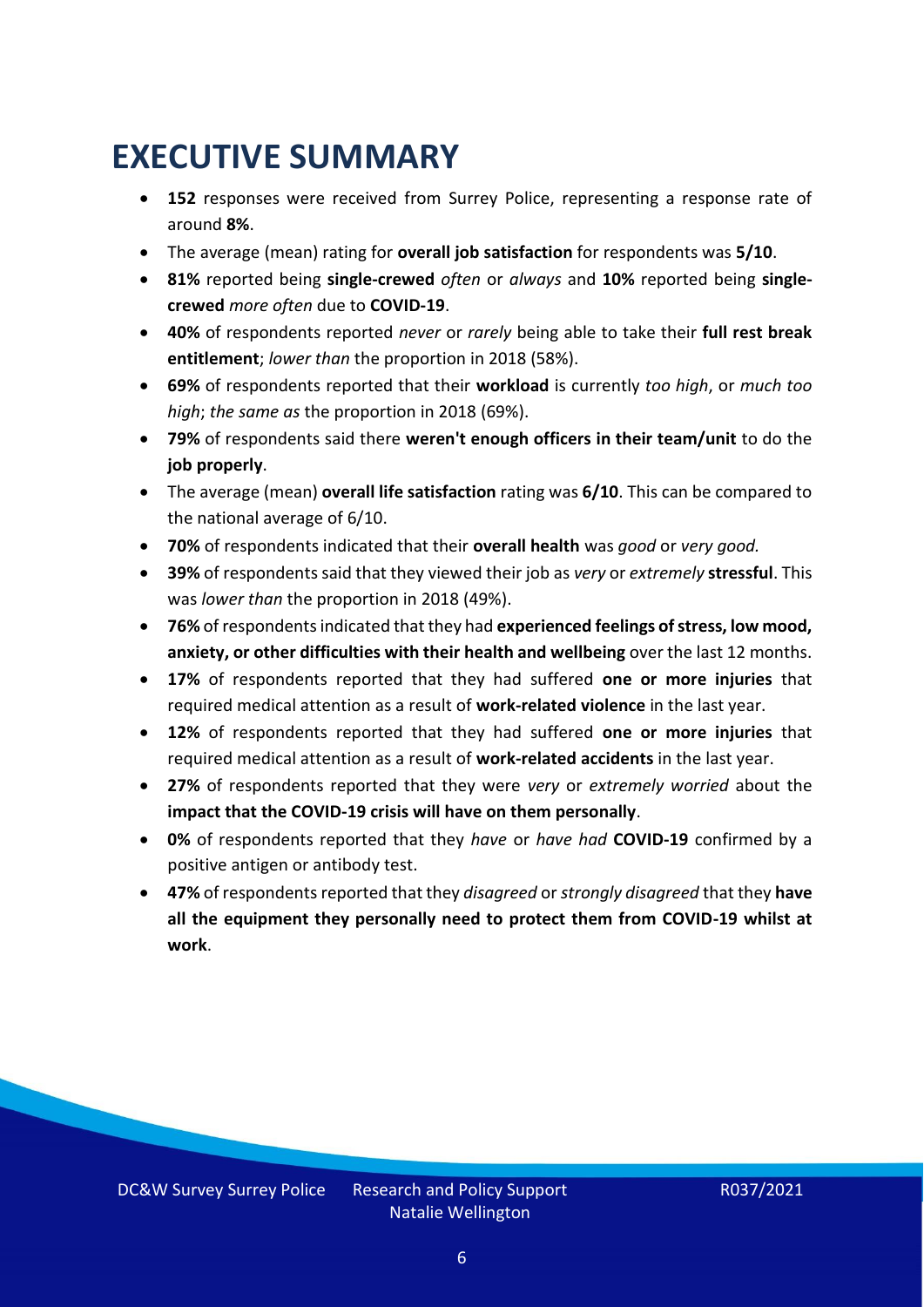### <span id="page-6-0"></span>**1. WORKING ARRANGEMENTS**

### **1.1. OVERALL JOB SATISFACTION**

Respondents were asked to rate their overall job satisfaction between 0 and 10, where 0 was 'not at all satisfied' and 10 was 'completely satisfied.' The average (mean) rating for overall job satisfaction for respondents from Surrey Police was 5/10 (range 0-10), with 53% of respondents reporting an overall job satisfaction rating of *4* or *less*. This can be compared to the national average of 5/10 (range 0-10), and 37% of respondents reporting an overall job satisfaction rating of *4* or *less*.

### **1.2. SHIFT LENGTH**

3% of respondents from Surrey Police reported that their formal shift duration was more than the 8-10 hours advised by the Health and Safety Executive<sup>iv</sup> and the Police Negotiating Board,<sup>v</sup> and 3% of respondents indicated a shift length of *12 hours* or *more*. 9% of the national sample indicated that their formal shift duration was more than 8-10 hours, and 7% indicated a shift length of *12 hours* or *more*. 5

#### **1.3. SINGLE-CREWING**

Among respondents from Surrey Police, for whom this item was applicable, 81% reported being single-crewed either *often* or *always* over the previous 12-month period. This can be compared with 58% of respondents from the national sample.<sup>6</sup>

Due to COVID and the social distancing regulations implemented by the UK government, forces may have changed their normal operational procedures around crewing in order to reduce opportunities for infection between colleagues. The NPCC released guidance stating that when officers are double crewed a surgical Type IIR face mask should be worn in an enclosed space, such as a vehicle or personnel carrier, when social distancing cannot be achieved.<sup>vi</sup> However, some of the units may have decided to reduce the risk further by limiting double crewing or placing officers in bubbles. As such, in this year's iteration of the survey we wanted to ask an additional query about COVID-19 in relation to crewing levels, to see if crewing levels were affected by this. The findings were that 10% from Surrey Police reported being single-crewed *more often* due to COVID-19.

DC&W Survey Surrey Police Research and Policy Support

<sup>&</sup>lt;sup>5</sup> Respondents that reported not applicable were removed from force-level and national analysis.

 $<sup>6</sup>$  Respondents that reported not applicable were removed from force-level and national analysis.</sup>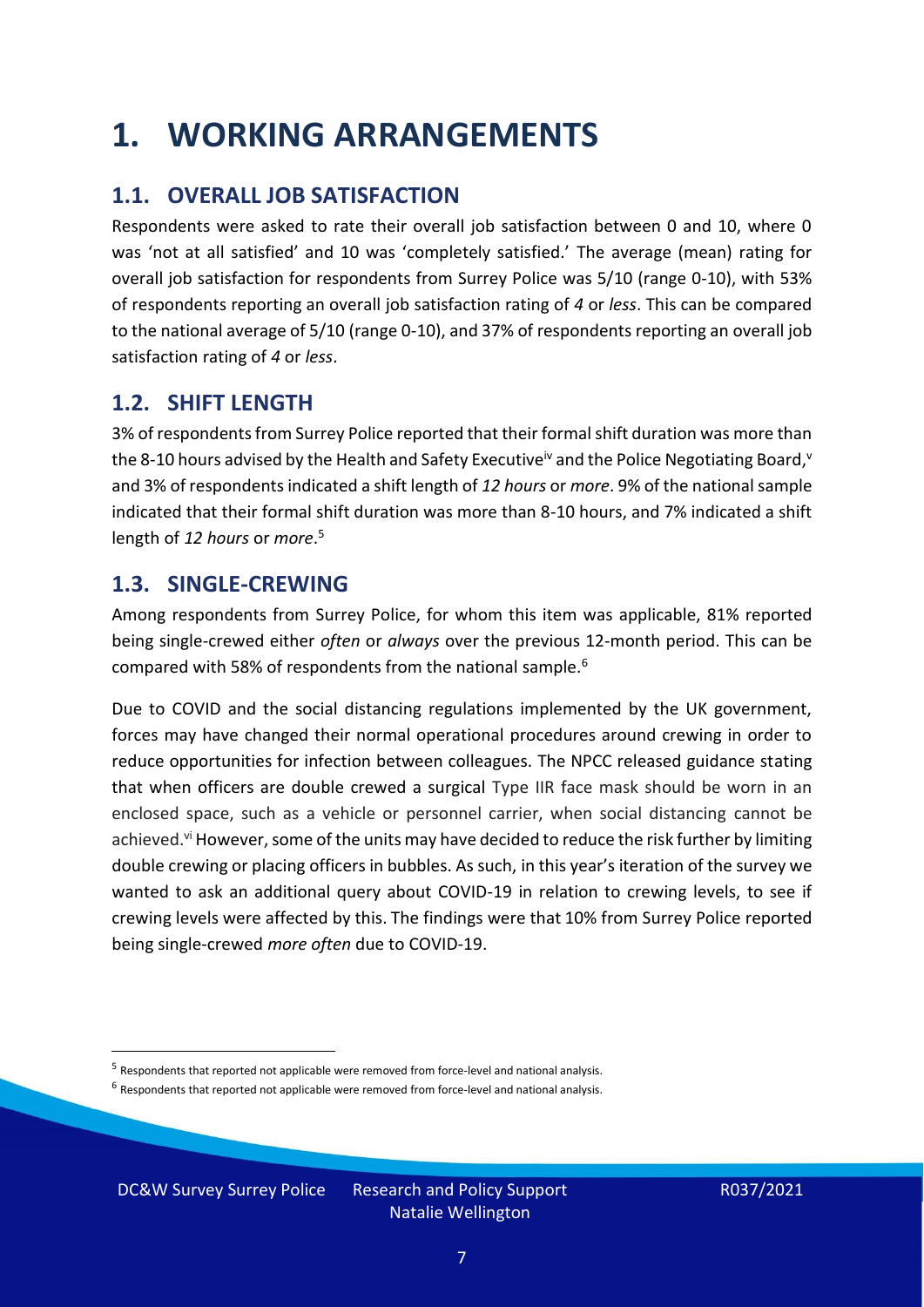### **1.4. BREAKS, REST DAYS AND ANNUAL LEAVE**

40% of respondents from Surrey Police reported *never* or *rarely* being able to take their full rest break entitlement, and 63% reported having had *two* or *more* rest days cancelled in the previous 12-month period. Furthermore, 65% of respondents from Surrey Police told us that they had a request for annual leave refused *once* or *more* in the previous 12-month period.

Historical comparisons for items relating to breaks, rest days and annual leave for Surrey Police, are also provided in *Table 1* below.

| Table 1: Force level figures for breaks, rest days<br>and annual leave                                       | 2016 | 2018 | 2020 |
|--------------------------------------------------------------------------------------------------------------|------|------|------|
| Reported being never or rarely able to take full<br>rest break entitlement                                   | 58%  | 58%  | 40%  |
| Reported having two or more rest days<br>cancelled in the previous 12 months                                 | 89%  | 68%  | 63%  |
| Reported having a request for annual leave<br>refused once or more in the previous 12<br>months <sup>7</sup> | 89%  | 67%  | 65%  |

DC&W Survey Surrey Police Research and Policy Support



<sup>&</sup>lt;sup>7</sup> Please note, there were moderate changes to the question wording and response scale for this item between the 2016 and 2018 iterations of this survey. Please take this into consideration when interpreting any and all differences in the findings between these years, as altering the way in which a question is framed may unintentionally affect the way in which an individual responds.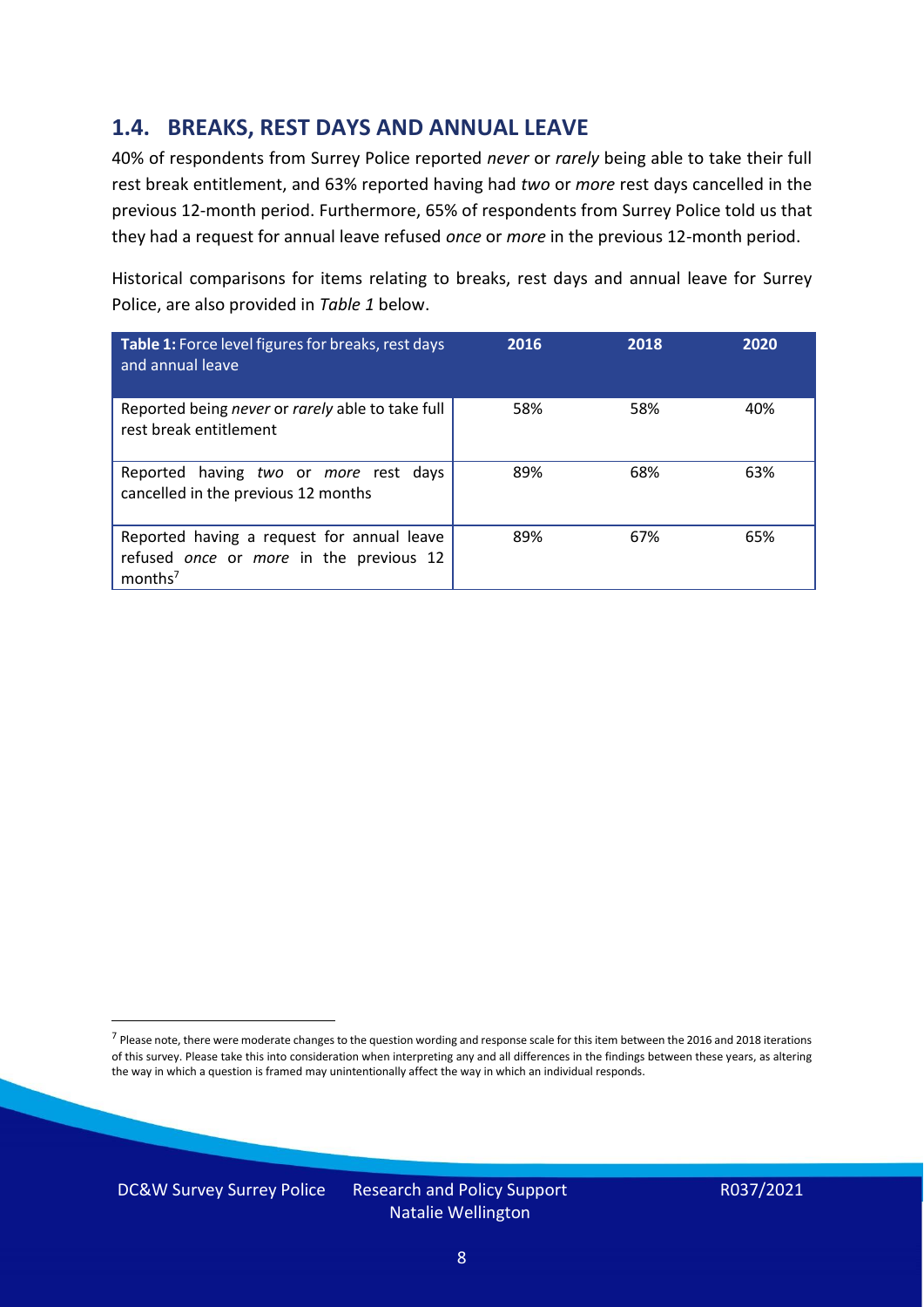### <span id="page-8-0"></span>**2. DEMAND**

### **2.1. WORKLOAD**

69% of respondents from Surrey Police told us that their workload is currently *too high*, or *much too high*. An historical comparison for both national and local proportions for workload are displayed in *Table 2* below.

| Table 2: Proportion of respondents reporting<br>that their workload was too high or much too<br>high in the previous 12-month period | 2016 | 2018 | 2020 |
|--------------------------------------------------------------------------------------------------------------------------------------|------|------|------|
| Force-level figures                                                                                                                  | 61%  | 69%  | 69%  |
| National figures                                                                                                                     | 66%  | 72%  | 60%  |

### **2.2. AMOUNT AND PACE OF WORK**

86% of respondents from Surrey Police *disagreed* or *strongly disagreed* that they generally have enough officers to manage all the demands being made on them as a team/unit.

Furthermore, 10% *agreed* or *strongly agreed* that they had enough time to engage in proactive policing in their team/unit. An historical comparison for both national and local proportions for this item are displayed in *Table 3* below.

| Table 3: Proportion of respondents reporting<br>that they agreed or strongly agreed that they<br>had enough time to engage in proactive<br>policing in their team/unit | 2016 | 2018 | 2020 |
|------------------------------------------------------------------------------------------------------------------------------------------------------------------------|------|------|------|
| Force-level figures                                                                                                                                                    | 10%  | 12%  | 10%  |
| <b>National figures</b>                                                                                                                                                | 13%  | 9%   | 14%  |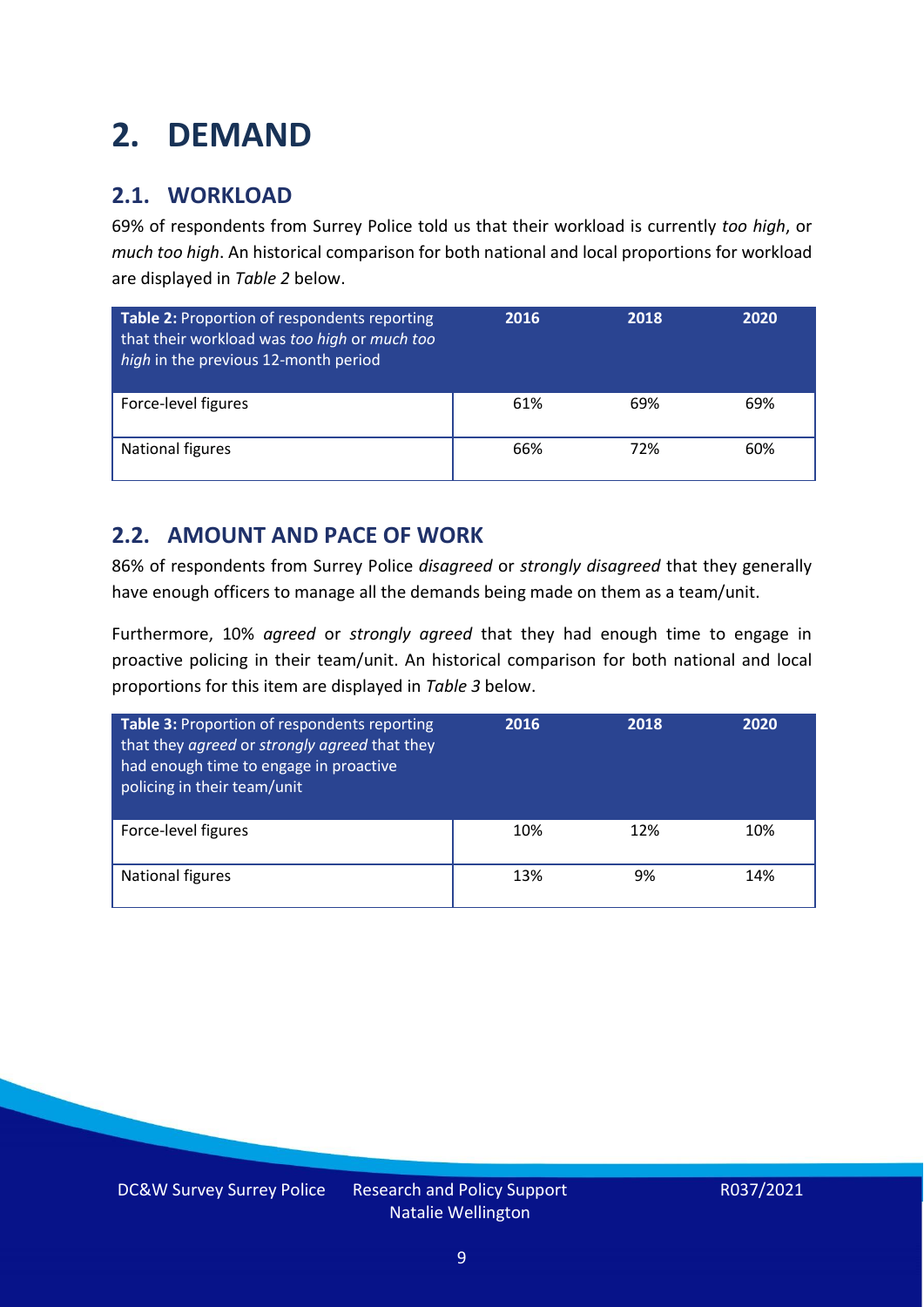### <span id="page-9-0"></span>**3. CAPACITY**

### **3.1. MINIMUM OFFICER STAFFING**

74% of respondents from Surrey Police indicated that their team or unit had a minimum officer staffing level.

Among respondents whose team or unit had a minimum officer staffing level, 41% indicated that this level was *never* or *rarely* achieved.

Respondents were asked how often minimum staffing levels have been met compared to before the COVID-19 crisis. 31% reported minimum staffing levels being met *less frequently* compared to before the COVID-19 crisis.

### **3.2. OFFICER STAFFING ARRANGEMENTS**

71% of respondents *disagreed* or *strongly disagreed* that the way officer staffing levels are determined in their team/unit seems to be effective. Historical comparisons for this item and one other key item, relating to capacity to deal with demand for Surrey Police, are provided in *Table 4* below.

| Table 4: Force level figures for key items relating to capacity                         |                                                               |      |      |  |
|-----------------------------------------------------------------------------------------|---------------------------------------------------------------|------|------|--|
| <b>Statements</b>                                                                       | Proportion of respondents who<br>disagreed with the statement |      |      |  |
|                                                                                         | 2016                                                          | 2018 | 2020 |  |
| The way officer staffing levels are determined in my<br>team/unit seems to be effective | 76%                                                           | 71%  | 71%  |  |
| There are enough officers in my team/unit for me to do<br>my job properly               | 84%                                                           | 81%  | 79%  |  |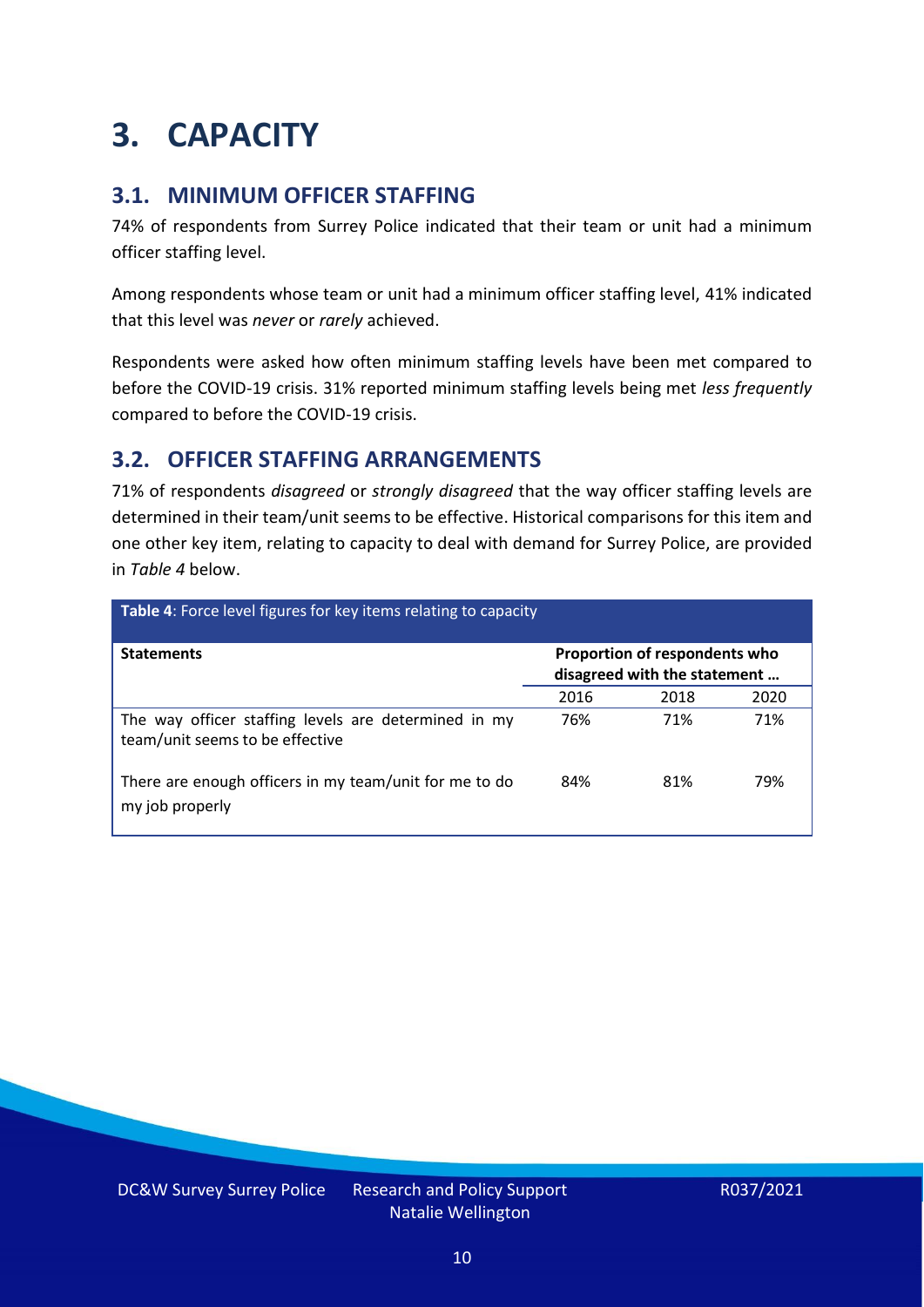### <span id="page-10-0"></span>**4. HEALTH AND WELLBEING**

### **4.1. OVERALL LIFE SATISFACTION AND WORTHWHILENESS**

Respondents were asked to rate their overall life satisfaction on a scale from 0 to 10, where 0 was *'Not at all satisfied'* and 10 was *'Completely satisfied'*. Furthermore, respondents were also asked to rate how worthwhile they feel the things they do in their life are on a scale from 0 to 10, where 0 was *'Not at all worthwhile'* and 10 was *'Completely worthwhile'.* These two items replicate the overall life satisfaction and overall worthwhileness questions posed within the Annual Population Survey by the Office for National Statistics (UK) and were included in the Demand, Capacity and Welfare Survey to enable benchmarking against the general population. vii

The average (mean) overall life satisfaction rating for the general population was 7 out of 10. The average (mean) rating for Surrey Police was 6 out of 10, with 28% of respondents reporting a low overall life satisfaction rating of *4* or *less*. These results can be compared to the national average of 6/10, with 23% of respondents reporting a low overall life satisfaction rating of *4* or *less*.

The average (mean) overall worthwhileness rating for the general population was 7 out of 10. The average (mean) rating for Surrey Police was 7 out of 10, with 17% of respondents reporting a low overall worthwhileness rating of *4* or *less*. These results can be compared to the national average of 7/10, with 18% of respondents reporting a low overall worthwhileness rating of *4* or *less*.

### **4.2. OVERALL PHYSICAL HEALTH**

Respondents were asked to rate their overall health on a scale from *very good* to *very poor*. An historical comparison for both national and local proportions for this item are in *Table 5* below.

| Table 5: Self-rated overall physical health |                       | 2016 | 2018 | 2020 |
|---------------------------------------------|-----------------------|------|------|------|
|                                             | Poor or very poor     | 17%  | 6%   | 10%  |
| Force-level figures                         | Neither good nor poor | 25%  | 16%  | 20%  |
|                                             | Good or very good     | 58%  | 78%  | 70%  |
|                                             | Poor or very poor     | 12%  | 7%   | 9%   |
| National figures                            | Neither good nor poor | 23%  | 17%  | 20%  |
|                                             | Good or very good     | 65%  | 77%  | 71%  |

DC&W Survey Surrey Police Research and Policy Support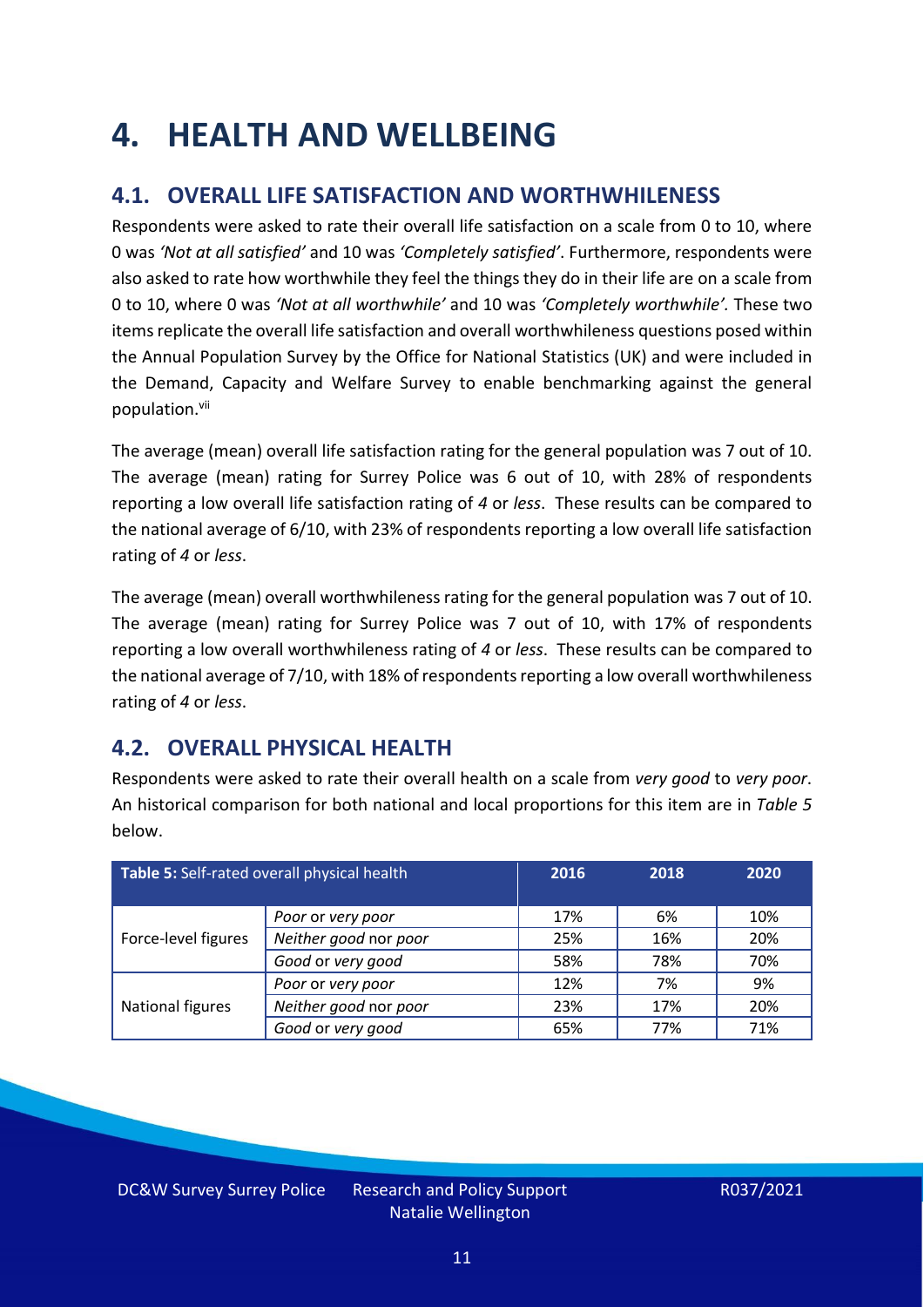### **4.3. SINGLE-ITEM INDICATORS FOR MENTAL HEALTH**

#### **4.3.1. ANXIETY AND HAPPINESS**

Overall anxiety was measured using a single-item measure. Respondents were asked to rate how anxious they had felt the day before on a scale from 0 to 10, where 0 was *'Not at all anxious'* and 10 was *'Completely anxious'*. Overall happiness was also measured using a single-item measure and respondents were asked to rate how happy they had been the day before on a scale from 0 to 10, where 0 was *'Not at all happy'* and 10 was *'Completely happy'*. These items replicate the overall anxiety and overall happiness questions posed within the Annual Population Survey by the Office for National Statistics (UK) and were chosen to enable benchmarking against the general population.<sup>viii</sup>

The average (mean) overall anxiety rating for the general population was 4 out of 10, with 36% of respondents reporting a high overall anxiety rating of *6* or *more*. <sup>8</sup> The average (mean) rating for Surrey Police was 4 out of 10, with 40% of respondents reporting a high overall anxiety rating of *6* or *more*. These results can be compared to the national average of 4/10, with 35% of respondents reporting a high overall anxiety rating of *6* or *more*. 9

The average (mean) overall happiness rating for the general population was 7 out of 10. The average (mean) rating for Surrey Police was 7 out of 10, with 24% of respondents reporting a low overall happiness rating of *4* or *less*. These results can be compared to the national average of 6/10, with 25% of respondents reporting a low overall happinessrating of *4* or *less*.

#### **4.3.2. STRESS**

Work related stress was measured using a single-item measure. 39% of respondents from Surrey Police said that they viewed their job as *very* or *extremely stressful*.

This is *higher than* the proportion reported in the national sample (33%) and *lower than* the proportion reported by Surrey Police in 2018 (49%).

Stress outside of work was assessed using an adaptation of the work-related stress measure. 9% of respondents from Surrey Police said that they viewed their life outside of work as *very* or *extremely stressful*.

DC&W Survey Surrey Police Research and Policy Support

<sup>&</sup>lt;sup>8</sup> Please note that proportions for other wellbeing measures were not provided

 $9$  Overall scores for anxiety have been grouped and reported differently to life satisfaction, worthwhileness and happiness. The percentage of respondents scoring a high rating of *6* or *more* has been reported, as higher scores for anxiety are commonly associated with lower individual wellbeing. Whereas, the percentage of respondents scoring a very low rating of *4* or *less* has been reported for life satisfaction, worthwhileness and happiness, as lower scores on these measures are commonly associated with lower individual wellbeing.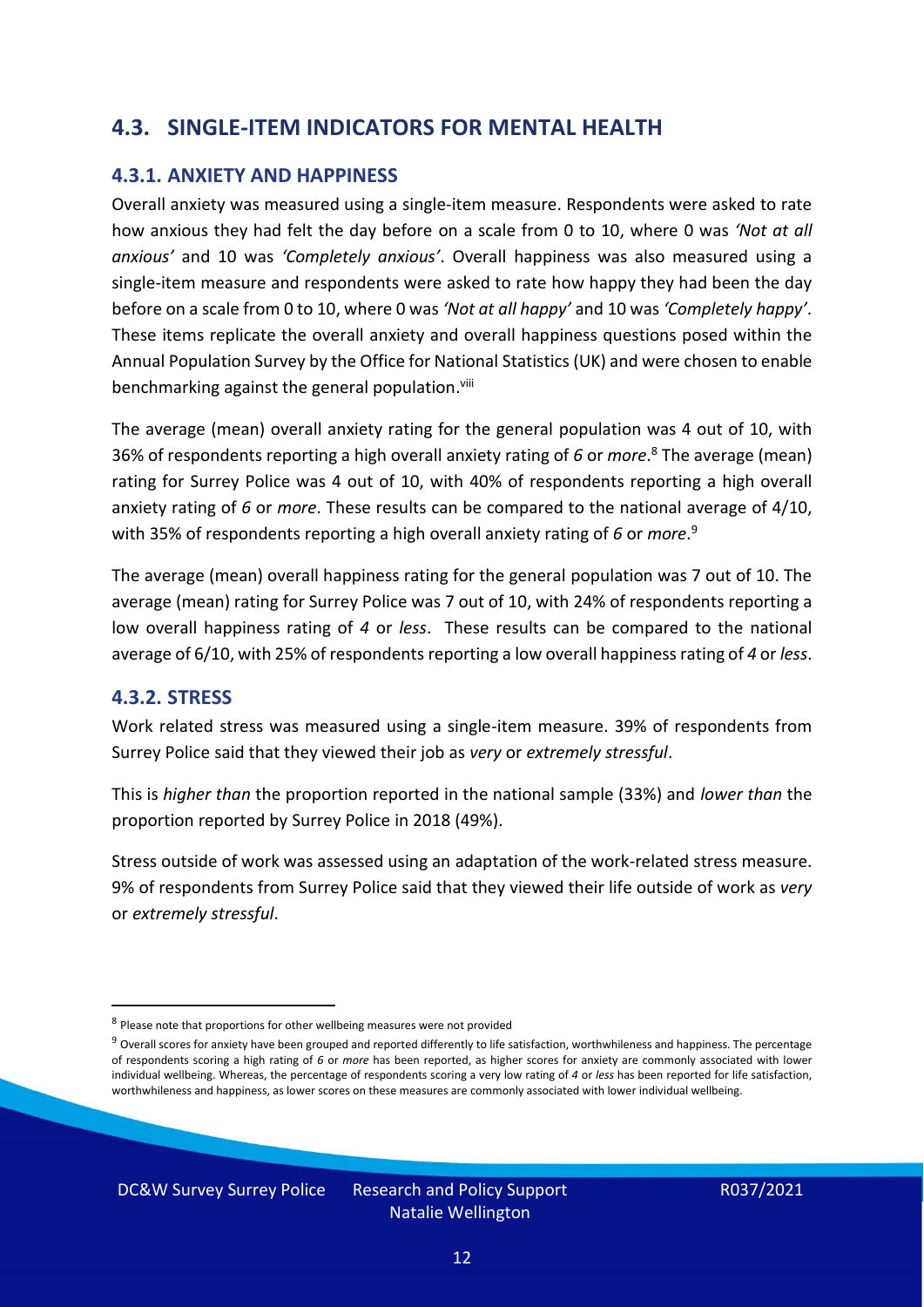#### **4.3.4. MENTAL HEALTH OVERVIEW**

A top-level broad overview of mental health and wellbeing was established using an item that asked respondents to indicate whether they had experienced feelings of stress, low mood, anxiety, or other difficulties with their health and wellbeing over the last 12 months. 76% of respondents from Surrey Police indicated that they had experienced feelings of stress, low mood, anxiety, or other difficulties with their health and wellbeing over the last 12 months; with 94% of these respondents also indicating that these feelings were caused by, or made worse by work.

#### **4.3.5. MENTAL WELLBEING**

Respondents' mental wellbeing was measured using the Short Warwick-Edinburgh Mental Wellbeing Scale,<sup>ix</sup> which asked them to rate their experience during the last two weeks for seven positively framed items. A metric score was calculated which indicated participants' overall wellbeing. The higher the score is, the better their overall wellbeing is thought to be.<sup>10</sup>

The metric score for Surrey Police is presented in *Table 6* below across years. This is also alongside the metric score for the national sample across years.

| <b>Table 6:</b> Average (mean) metric score for the Short Warwick-<br>Edinburgh Mental Wellbeing Scale | 2016 | 2018 | 2020 |
|--------------------------------------------------------------------------------------------------------|------|------|------|
| Force-level figures                                                                                    | 19   | 20   | 21   |
| National figures                                                                                       | 19   | 20   | 21   |

 $10$  The Short Warwick-Edinburgh Mental Wellbeing Scale was developed by the Universities of Warwick, Edinburgh and Leeds in conjunction with NHS Health Scotland (© University of Warwick, 2006).

DC&W Survey Surrey Police Research and Policy Support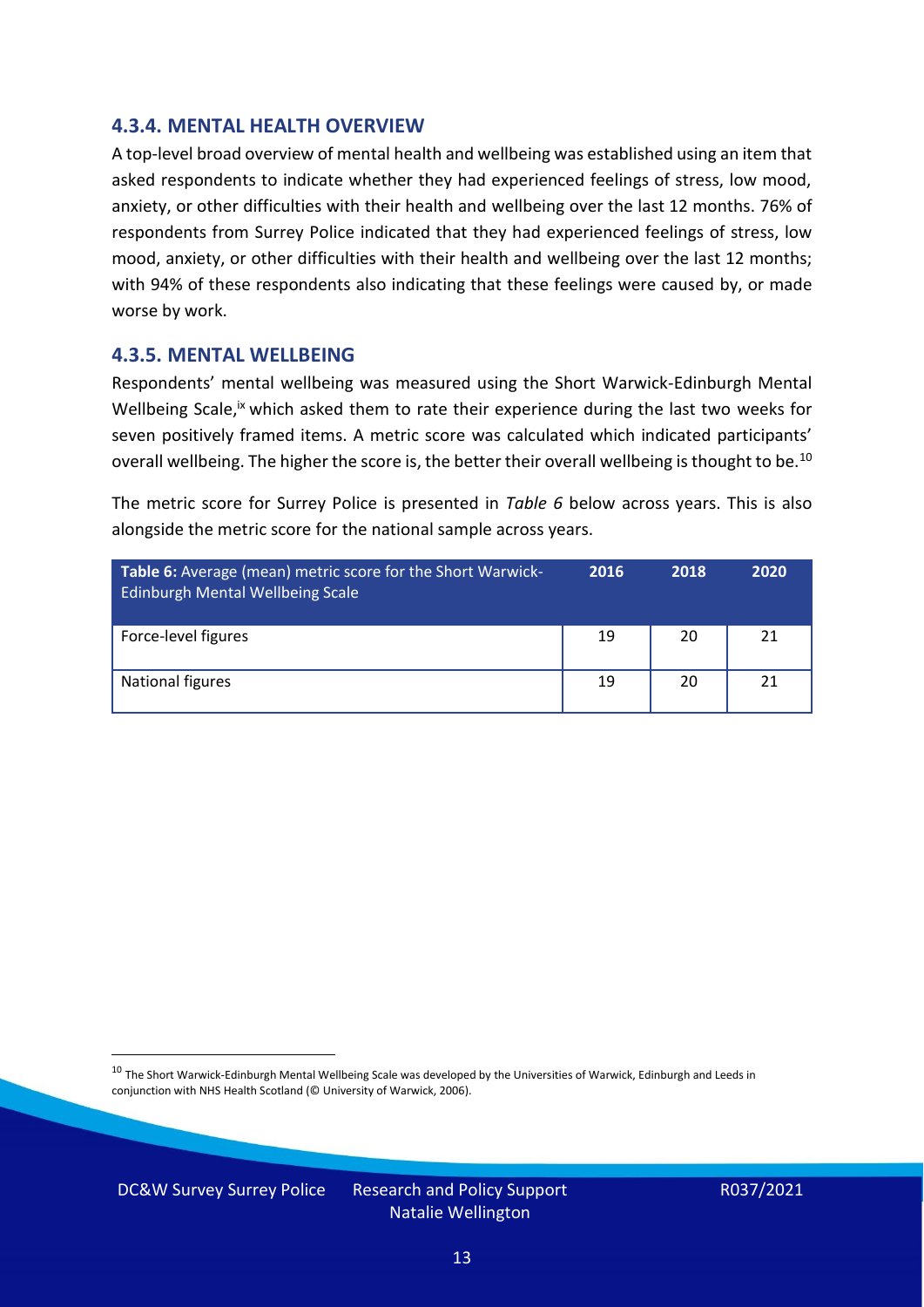### <span id="page-13-0"></span>**5. ABSENCE BEHAVIOUR**

### **5.1. ABSENCE**

66% of respondents from Surrey Police reported *one* or *more* days of sickness absence and 38% of respondents indicated that at least one day of their sickness absence was attributable to stress, depression, or anxiety.

The national proportion of respondents who had taken *one* or *more* days of sickness absence was 48% and 32% of respondents indicated that at least one day of their sickness absence was attributable to stress, depression, or anxiety.

### **5.2. PRESENTEEISM AND LEAVEISM**

Presenteeism is the act of attending work while ill. This has been shown to be associated with subsequent health decline, particularly in relation to burnout, $x$  and can lead to elevated absenteeism.<sup>xi</sup> Moreover, evidence suggests that presenteeism can compound the effects of the initial illness and negatively influence job satisfaction, resulting in negative job attitudes and withdrawal from work.<sup>xii</sup>

Leaveism is a term to describe hidden sickness absence and work undertaken during rest periods. A core dimension of leaveism includes using allocated time off such as annual leave entitlements to take time off when they are in fact unwell. Findings for Surrey Police across years are presented in *Table 7* below.

| Table 7: Proportion of respondents reporting the<br>following absence behaviour once or more over the<br>previous 12 months |                             | 2016 | 2018 | 2020 |
|-----------------------------------------------------------------------------------------------------------------------------|-----------------------------|------|------|------|
| Presenteeism                                                                                                                | Due to Physical health      | 88%  | 79%  | 68%  |
|                                                                                                                             | Due to Psychological health | 64%  | 75%  | 70%  |
| <b>Using</b><br>annual leave to<br>time off due to<br>take<br>health                                                        | Due to Physical health      | 54%  | 38%  | 39%  |
|                                                                                                                             | Due to Psychological health | 38%  | 45%  | 51%  |

DC&W Survey Surrey Police Research and Policy Support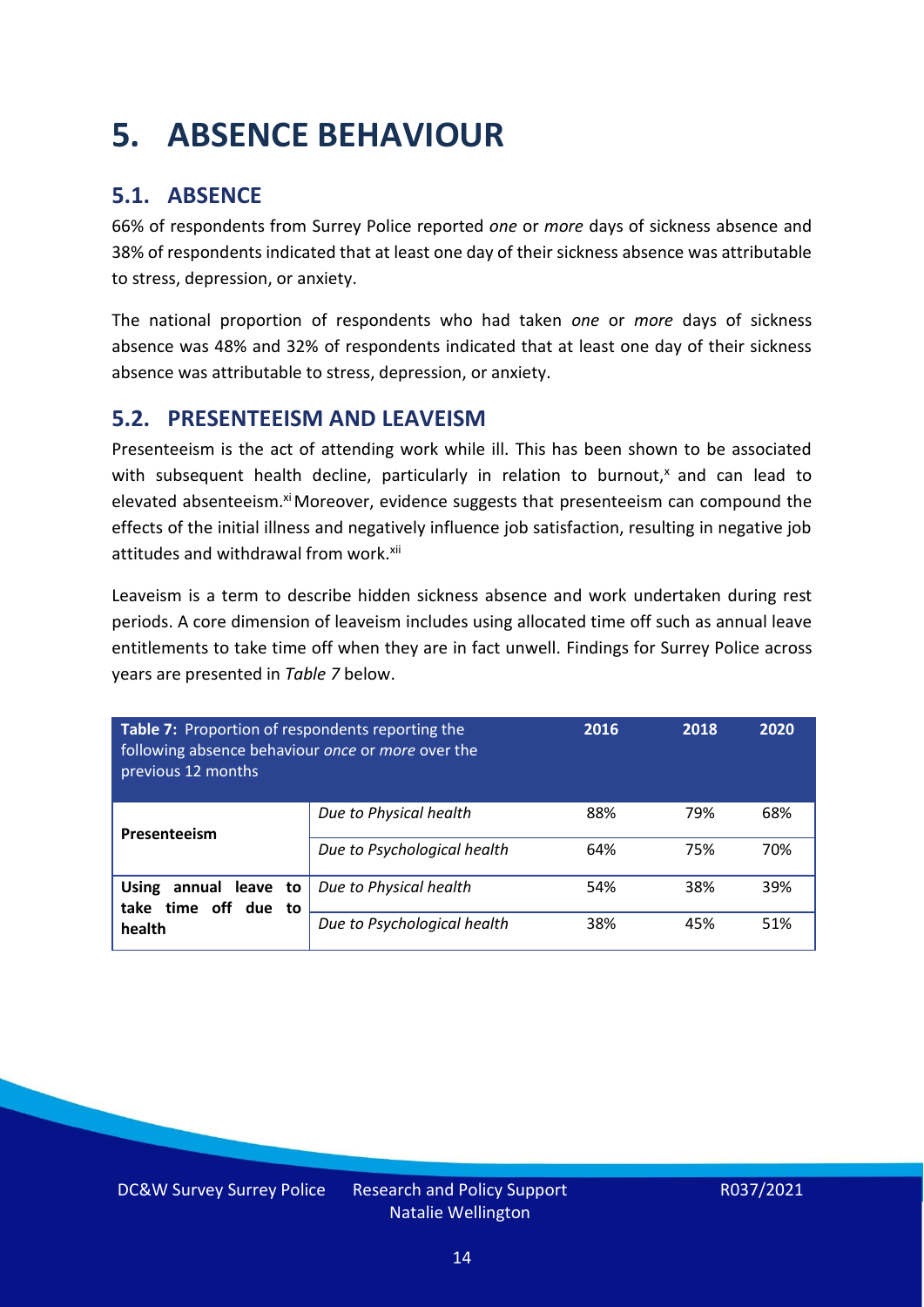## <span id="page-14-0"></span>**6. VIOLENCE AND PHYSICAL INJURIES**

### **6.1. VIOLENCE**

Verbal and physical violence was assessed using four questions regarding how often officers received verbal insults, verbal threats, spitting assaults, unarmed physical attacks, and attacks with a weapon from members of the public over the previous 12 months. Findings for Surrey Police are presented in *Table 8* below.

**Table 8**: Force level figures for frequency of verbal and physical violence from members of the public

| Type of violent victimisation                                                          | Proportion of respondents indicating frequency<br>of experience as at least once a week |      |      |
|----------------------------------------------------------------------------------------|-----------------------------------------------------------------------------------------|------|------|
|                                                                                        | 2016                                                                                    | 2018 | 2020 |
| Verbal insults (e.g. swearing, shouting, abuse)                                        | 39%                                                                                     | 36%  | 39%  |
| Verbal threats (e.g. threat of hitting, threat of<br>kicking)                          | 22%                                                                                     | 21%  | 17%  |
| Spitting assaults (i.e. being deliberately spat<br>$upon)$ <sup>11</sup>               |                                                                                         | 2%   | 1%   |
| Unarmed physical attacks (e.g. struggling to get<br>free, wrestling, hitting, kicking) | 13%                                                                                     | 13%  | 12%  |
| Use of a deadly weapon (e.g. stick, bottle, axe,<br>firearm)                           | 1%                                                                                      | 1%   | 0%   |

### **6.2. INJURIES**

17% of Surrey Police respondents reported that they had suffered *one or more* injuries that required medical attention as a result of **work-related violence** in the last year.

This is *higher than* the proportion reporting *one or more* injuries as a result of **work-related violence** in the national sample (16%) and *lower than* the proportion reported by Surrey Police in 2018 (27%).

12% of Surrey Police respondents reported that they had suffered one or more injuries that required medical attention as a result of **work-related accidents** in the last year.

DC&W Survey Surrey Police Research and Policy Support

 $11$  Data on spitting assaults is not available for the year 2016 as the item was not included until the 2018 iteration of the survey.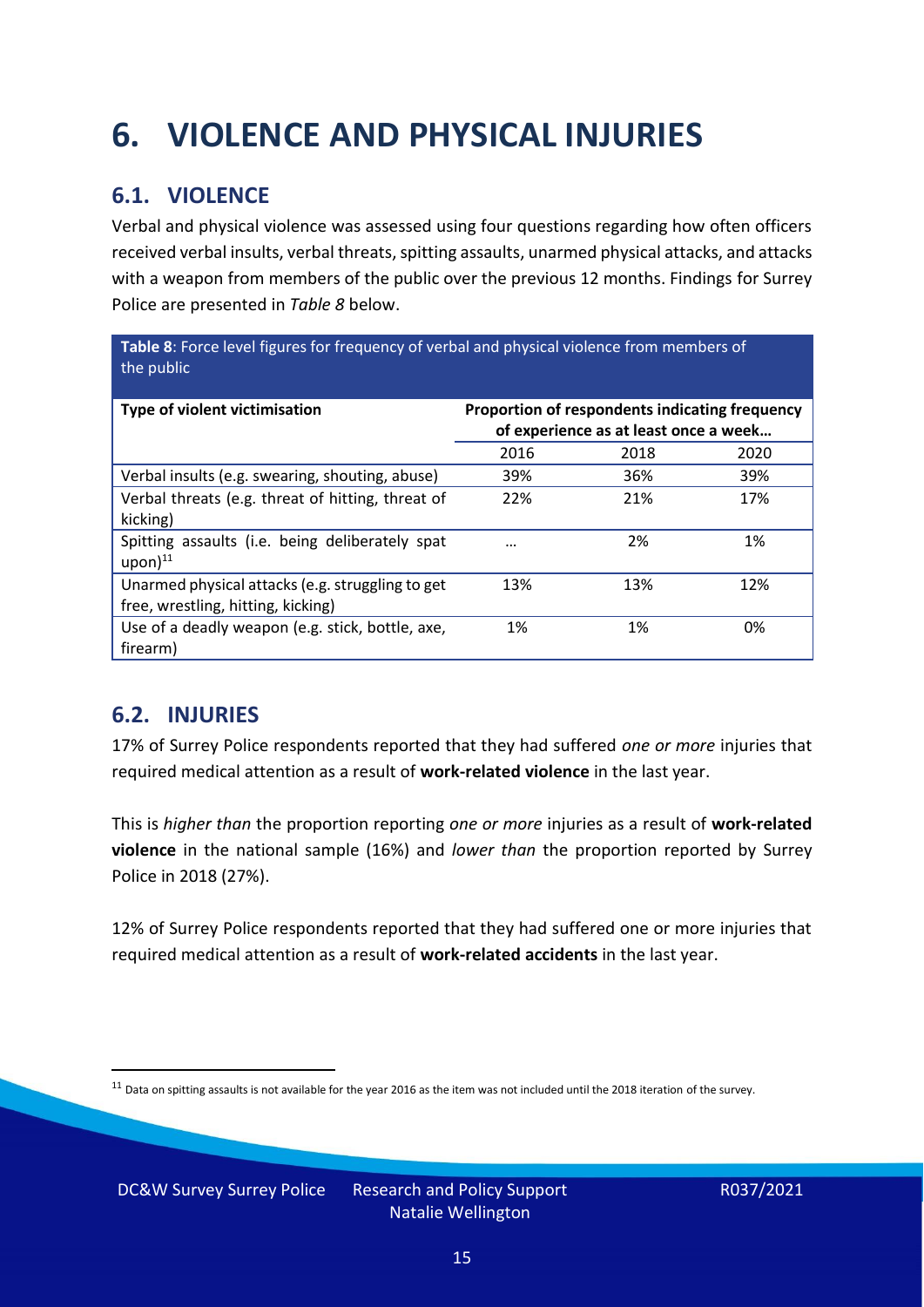This is *higher than* the proportion reporting *one or more* injuries as a result of **work-related accidents** in the national sample (11%) and *lower than* the proportion reported by Surrey Police in 2018 (16%).

DC&W Survey Surrey Police Research and Policy Support

Natalie Wellington

R037/2021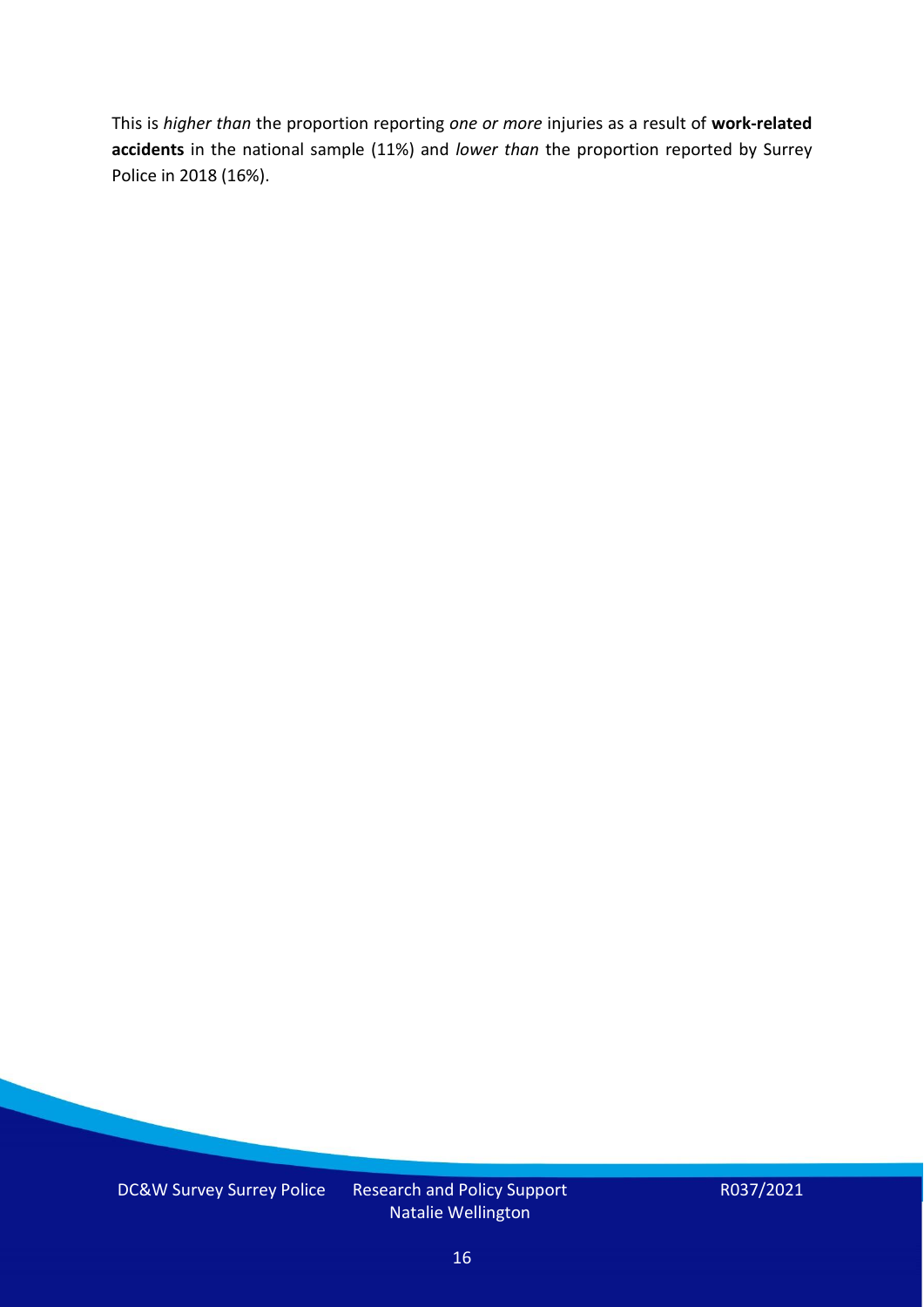# <span id="page-16-0"></span>**7. ORGANISATIONAL SUPPORT FOR MENTAL HEALTH AND WELLBEING**

### **7.1. DISCLOSURE**

Respondents who indicated that they had sought help for difficulties with mental health and wellbeing were presented with additional questions concerning disclosure to a line manager. 67% of respondents from Surrey Police, for whom it was applicable, reported that they had disclosed seeking mental health and wellbeing support to their line managers. This can be compared with 61% reported by Surrey Police in 2018.

### **7.2. MENTAL HEALTH AND WELLBEING SUPPORT SERVICES**

Respondents were asked about mental health and wellbeing support services that are *reactive* (services that aim to help those that are already experiencing difficulties with their mental health and wellbeing), and *proactive* (services that aim to help people prevent difficulties with mental health and wellbeing from developing). Key findings for Surrey Police are displayed in the tables below, with *Table 9* displaying both national and local proportions.

**Table 9**: Proportion of respondents reporting that they are *aware* of reactive and proactive mental health and wellbeing support services that their force offers

| <b>Questions</b>                                                                                                                                                                                                                   | Proportion of respondents |                  |
|------------------------------------------------------------------------------------------------------------------------------------------------------------------------------------------------------------------------------------|---------------------------|------------------|
|                                                                                                                                                                                                                                    | Force-level figures       | National figures |
| Reported being aware of reactive services that their force<br>offers to support the mental health and wellbeing of its<br>employees (e.g. counselling, helpline services, peer<br>support groups etc.)                             | 74%                       | 74%              |
| Reported being aware of proactive services that their<br>force offers to support the mental health and wellbeing<br>of its employees (e.g. resilience training, mindfulness<br>workshops, mental health awareness programmes etc.) | 38%                       | 43%              |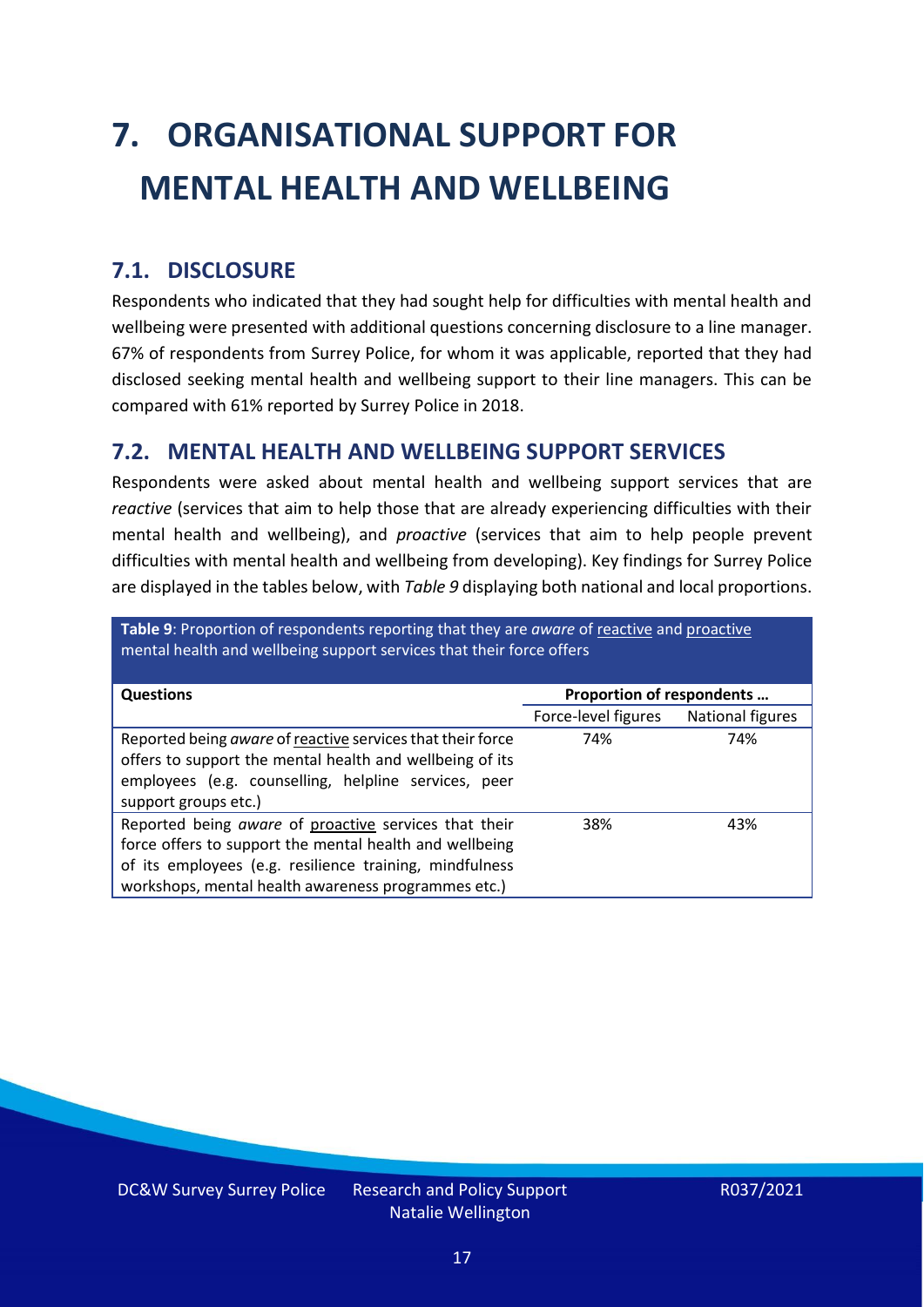### <span id="page-17-0"></span>**8. COVID-19 CRISIS**

Questions about the COVID-19 crisis have been included in this year's survey to help to better understand the impacts of working within the police service during this period. This section of the report specifically focusses on the personal impact of the COVID-19 crisis on officers, whilst organisational impacts have been reported at contextually appropriate points throughout the report.<sup>12</sup>

Respondents were asked whether they think they have or have had COVID-19. Comparisons for both national and local proportions are shown in *Table 10* below.

| Table 10: Proportion of respondents reporting whether<br>they have or have had COVID-19 | <b>Force-level</b><br>figures | <b>National</b><br>figures |
|-----------------------------------------------------------------------------------------|-------------------------------|----------------------------|
| Yes, confirmed by a positive antigen or antibody test                                   | 0%                            | 3%                         |
| Yes, based on strong personal suspicion or medical advice                               | 27%                           | 23%                        |
| No                                                                                      | 45%                           | 47%                        |
| Unsure                                                                                  | 28%                           | 27%                        |

27% of respondents from Surrey Police said that they were *very* or *extremely worried* about the impact that the COVID-19 crisis will have on them personally. This can be compared to the national sample, where 22% said that they were *very* or *extremely worried* about the impact that the COVID-19 crisis will have on them personally.

Respondents from Surrey Police were asked about their concern over the issues displayed in *Table 11* below (national and local proportions are shown).

| Table 11: Proportion of respondents reporting that they were very or extremely concerned over the<br>following |                           |                 |
|----------------------------------------------------------------------------------------------------------------|---------------------------|-----------------|
| <b>Statements</b>                                                                                              | Proportion of respondents |                 |
|                                                                                                                | Force-level               | <b>National</b> |
|                                                                                                                | figures                   | figures         |
| Becoming unwell with COVID-19 due to having close contact with<br>someone who has COVID-19 in the line of duty | 30%                       | 34%             |
| Becoming unwell with COVID-19 due to being assaulted by someone<br>who has COVID-19 in the line of duty        | 26%                       | 23%             |
| Having adequate access to COVID-19 testing (antigen<br>and/or antibody diagnostic testing)                     | 39%                       | 37%             |
| Enforcing the lockdown restrictions                                                                            | 29%                       | 25%             |

 $12$  For more information please see the introduction to this report on page 3.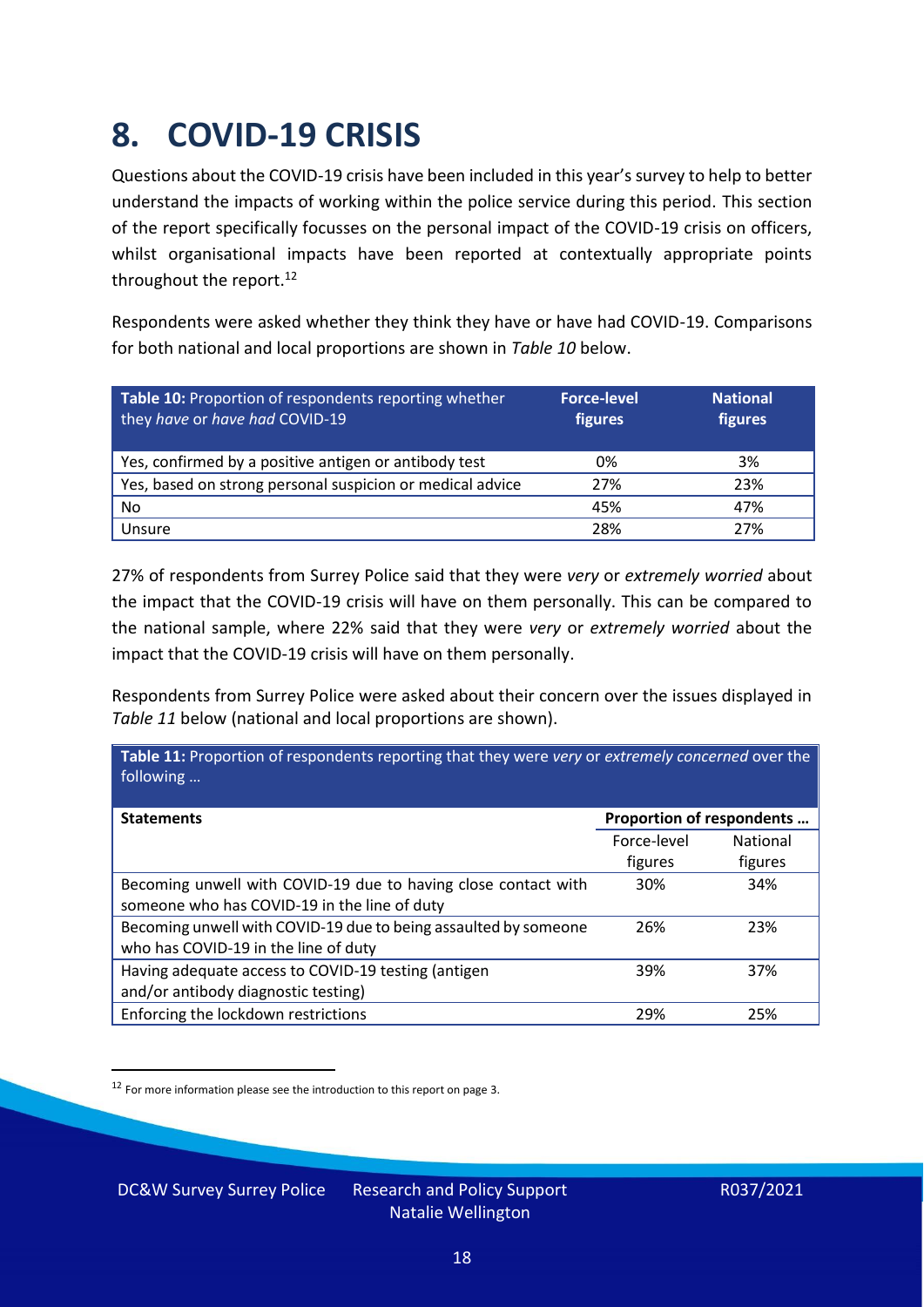Furthermore, 47% of respondents from Surrey Police reported that they *disagreed* or *strongly disagreed* that they have all the equipment they personally need to protect them from COVID-19 whilst at work. This can be compared to the national sample, where 39% reported that they *disagreed* or *strongly disagreed* that they have all the equipment they personally need to protect them from COVID-19 whilst at work.

DC&W Survey Surrey Police Research and Policy Support

Natalie Wellington

R037/2021